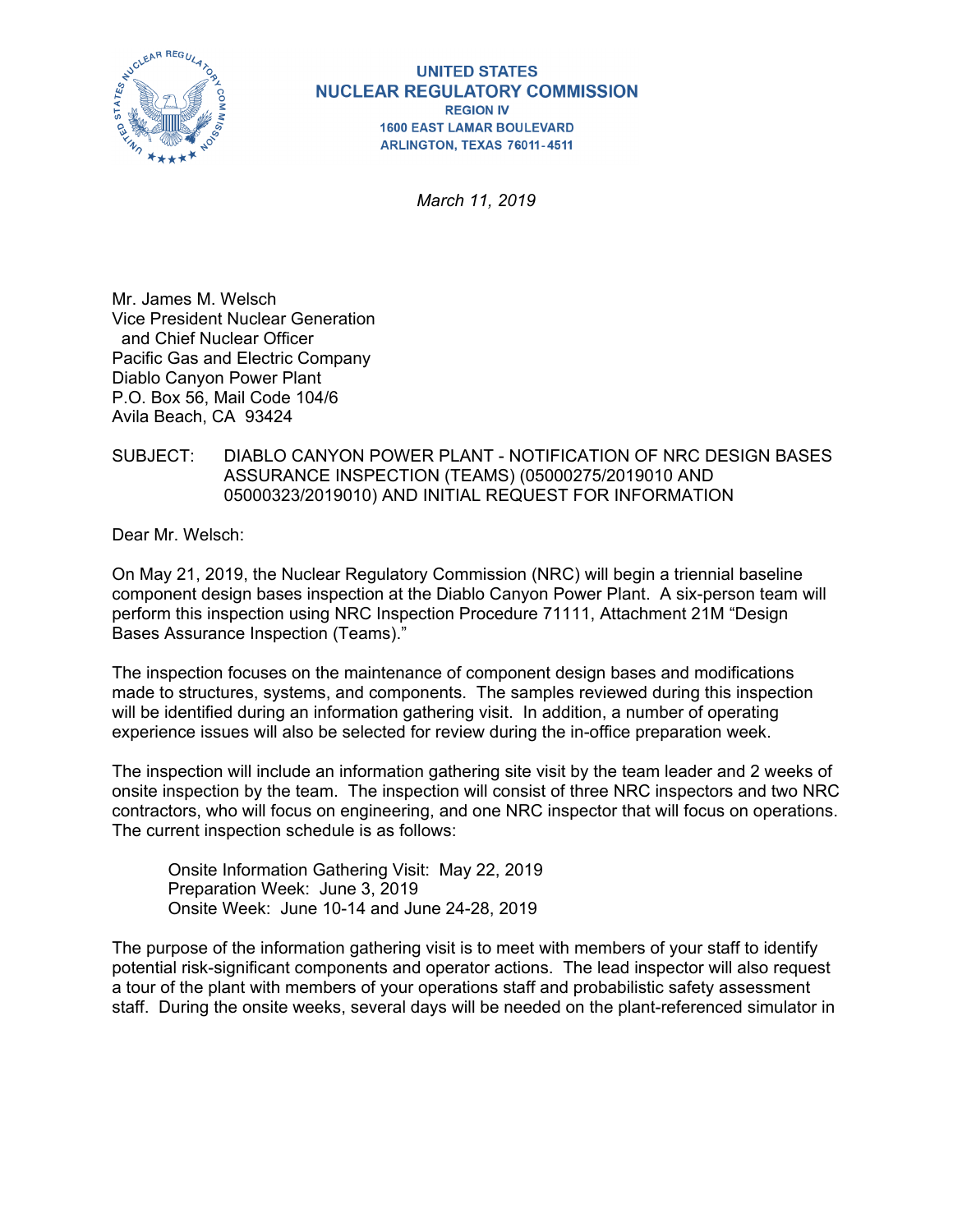#### J. Welsch 2

order to facilitate the development of operator action-based scenarios. Additional information and documentation needed to support the inspection will be identified during the inspection, including interviews with engineering managers, engineers, and probabilistic safety assessment staff.

Our experience with these inspections has shown that they are extremely resource intensive, both for the NRC inspectors and the licensee staff. In order to minimize the inspection impact on the site and to ensure a productive inspection, we have enclosed a request for information needed for the inspection. The request has been divided into two groups. The first group lists information necessary for the information gathering visit and for general preparation. This information should be available to the regional office no later than May 21, 2019, unless otherwise stated. If possible, this information should be provided electronically to the lead inspector. Since the inspection will be concentrated on high risk/low margin components and modifications, calculations associated with your list of high risk components and modifications should be available to review during the information gathering visit to assist in our selection of components based on available design margin.

The second group of documents requested lists information necessary to aid the inspection team in tracking issues identified as a result of the inspection. It is requested that this information be provided to the lead inspector as the information is generated during the inspection. An additional request will be made by the team during the preparation week once the specific components and modifications have been selected. Additional requests by inspectors will also be made throughout the onsite weeks for specific documents needed to complete the review. It is important that all of these documents are up-to-date and complete in order to minimize the number of additional document requests during the preparation and/or onsite portions of the inspection. In order to facilitate the inspection, we request that a contact individual be assigned to each inspector to ensure information requests, questions, and concerns are addressed in a timely manner.

The lead inspector for this inspection is Gerond A. George, Senior Reactor Inspector. We understand that our licensing engineer contact for this inspection is Ms. A. Sorenson. If there are any questions about the inspection or the requested materials, please contact the lead inspector by telephone at 817-200-1562 or by e-mail at Gerond.George@nrc.gov.

This letter does not contain new or amended information collection requirements subject to the Paperwork Reduction Act of 1995 (44 U.S.C. 3501 et seq.). Existing information collection requirements were approved by the Office of Management and Budget, control number 3150-0011. The NRC may not conduct or sponsor, and a person is not required to respond to, a request for information or an information collection requirement unless the requesting document displays a currently valid Office of Management and Budget control number.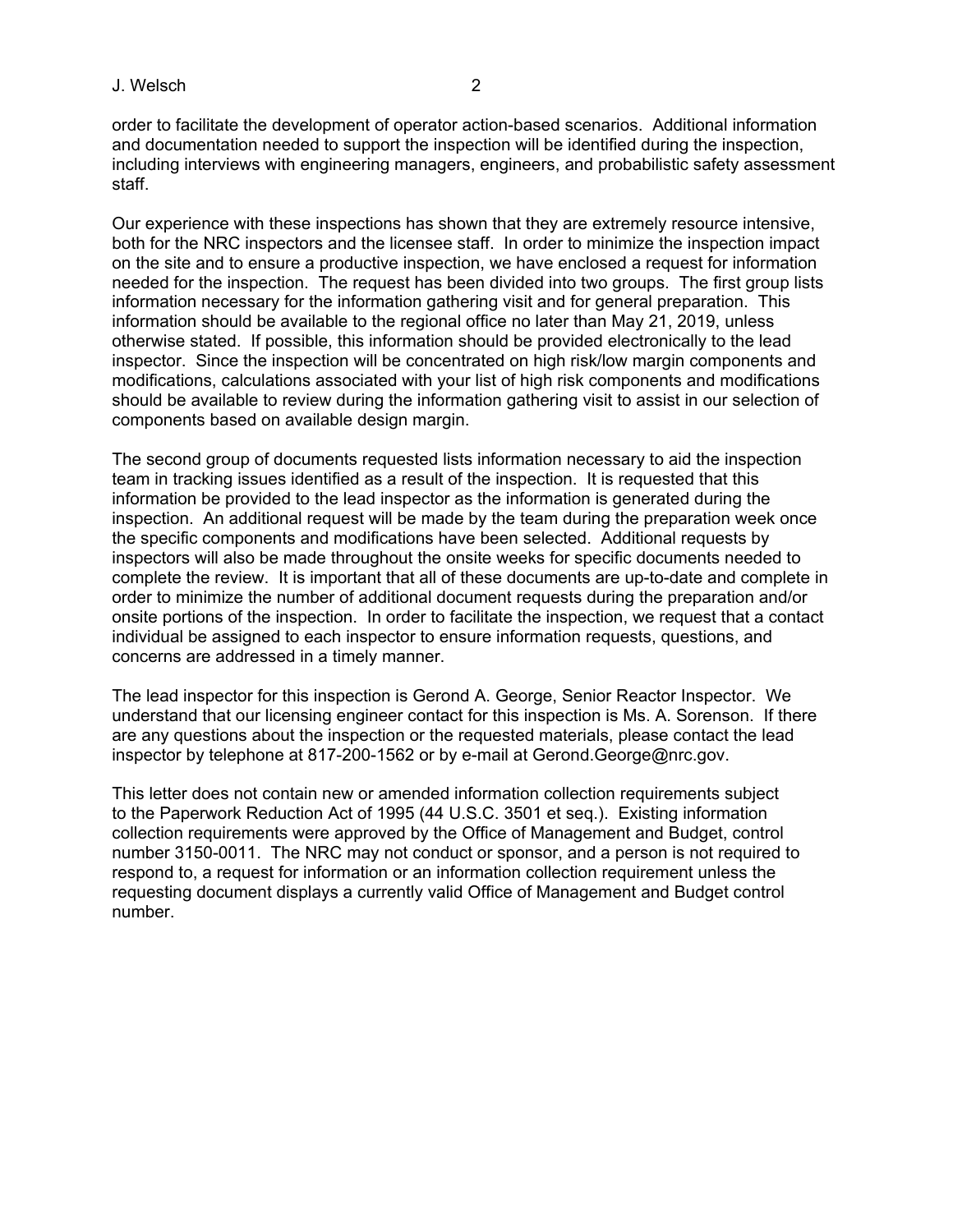## J. Welsch 3

This letter, its enclosure, and your response (if any) will be made available for public inspection and copying at http://www.nrc.gov/reading-rm/adams.html and at the NRC Public Document Room in accordance with 10 CFR 2.390, "Public Inspections, Exemptions, Requests for Withholding."

Sincerely,

*/RA/* 

Vincent G. Gaddy, Chief Engineering Branch 1 Division of Reactor Safety

Docket Nos. 50-275, 50-323 License Nos. DPR-80, DPR-82

Enclosure: Initial Request for Information Design Bases Assurance Inspection (Teams)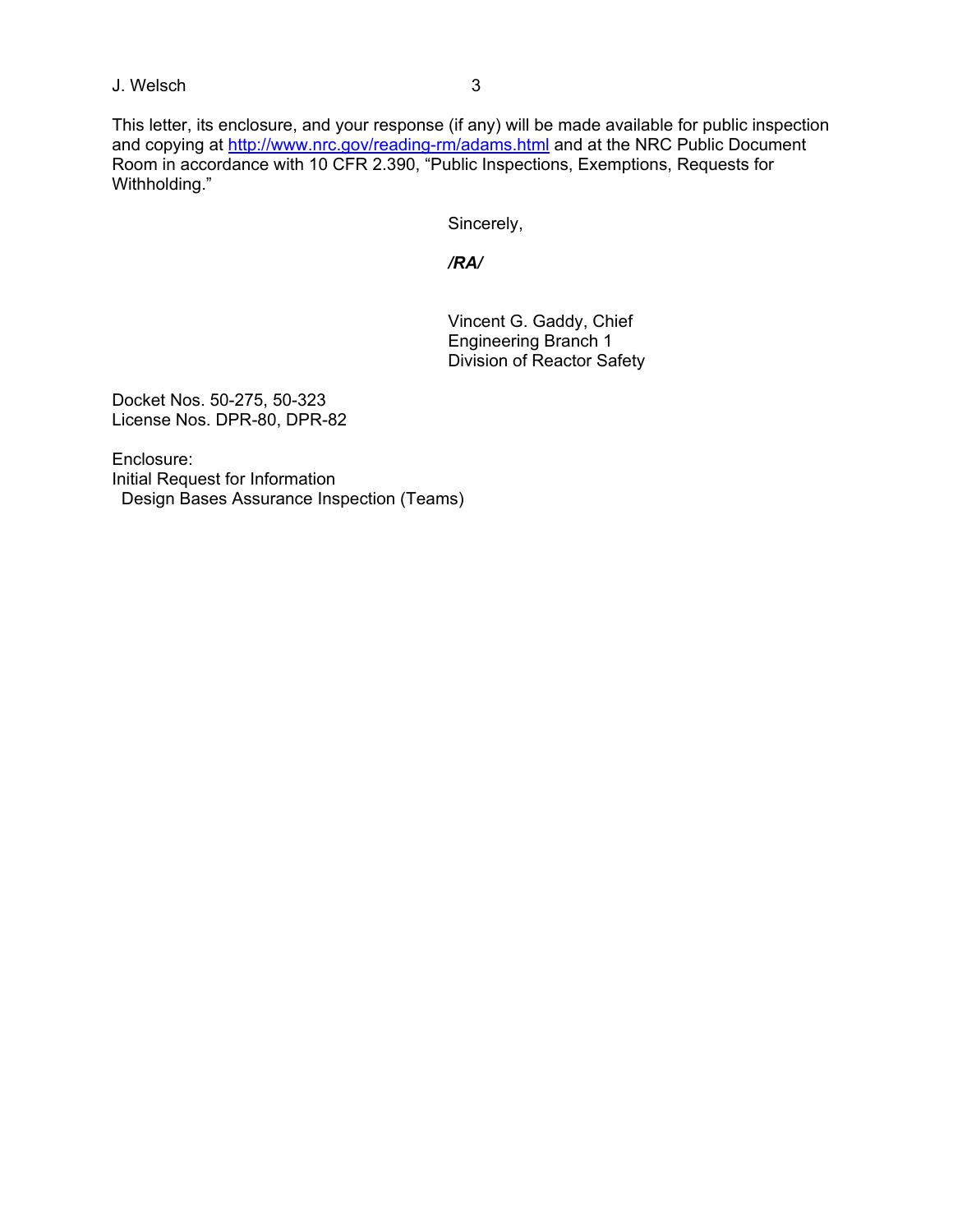### **Initial Request for Information Design Bases Assurance Inspection (Teams) Diablo Canyon Power Plant**

| Inspection Report:           | 05000275/2019010; 05000323/2019010                                       |
|------------------------------|--------------------------------------------------------------------------|
| EPID ID:                     | I-2019-010-0039                                                          |
| Information Gathering Date:  | May 22, 2019                                                             |
| <b>Inspection Dates:</b>     | June 10-14 and June 24-28, 2019                                          |
| <b>Inspection Procedure:</b> | IP 71111, Attachment 21M, "Design Bases Assurance<br>Inspection (Teams)" |
| Lead Inspector:              | Gerond A. George, Senior Reactor Inspector                               |

# *I. Information Requested Prior to Information Gathering Visit (May 15, 2019)*

The following information (Section I of this enclosure) should be sent to the Region IV office in hard copy or electronic format (electronic database preferred), to the attention of Gerond A. George, by May 15, 2019. The specific items selected from the lists shall be available and ready for review on the day indicated in this request. \*Please provide requested documentation electronically in "pdf" files, Excel, or other searchable formats, if possible. The information should contain descriptive names and be indexed and hyperlinked to facilitate ease of use. Information in lists should contain enough information to be easily understood by someone who has knowledge of pressurized water reactor technology. If requested documents are large and only hard copy formats are available, please inform the inspector and provide subject documentation during the first day of the onsite inspection.

- 1. An Excel spreadsheet of equipment basic events (with definitions), including importance measures sorted by risk achievement worth and Birnbaum from your internal events probabilistic risk assessment. Include basic events with risk achievement worth value of 1.3 or greater.
- 2. A list of the top 50 cut-sets from your PRA.
- 3. Copies of probabilistic risk assessment "system notebooks" and the latest probabilistic risk assessment summary document.
- 4. An Excel spreadsheet of probabilistic risk assessment human action basic events or risk ranking of operator actions from your site-specific PSA sorted by risk achievement worth and Birnbaum. Provide copies of your human reliability worksheets for these items.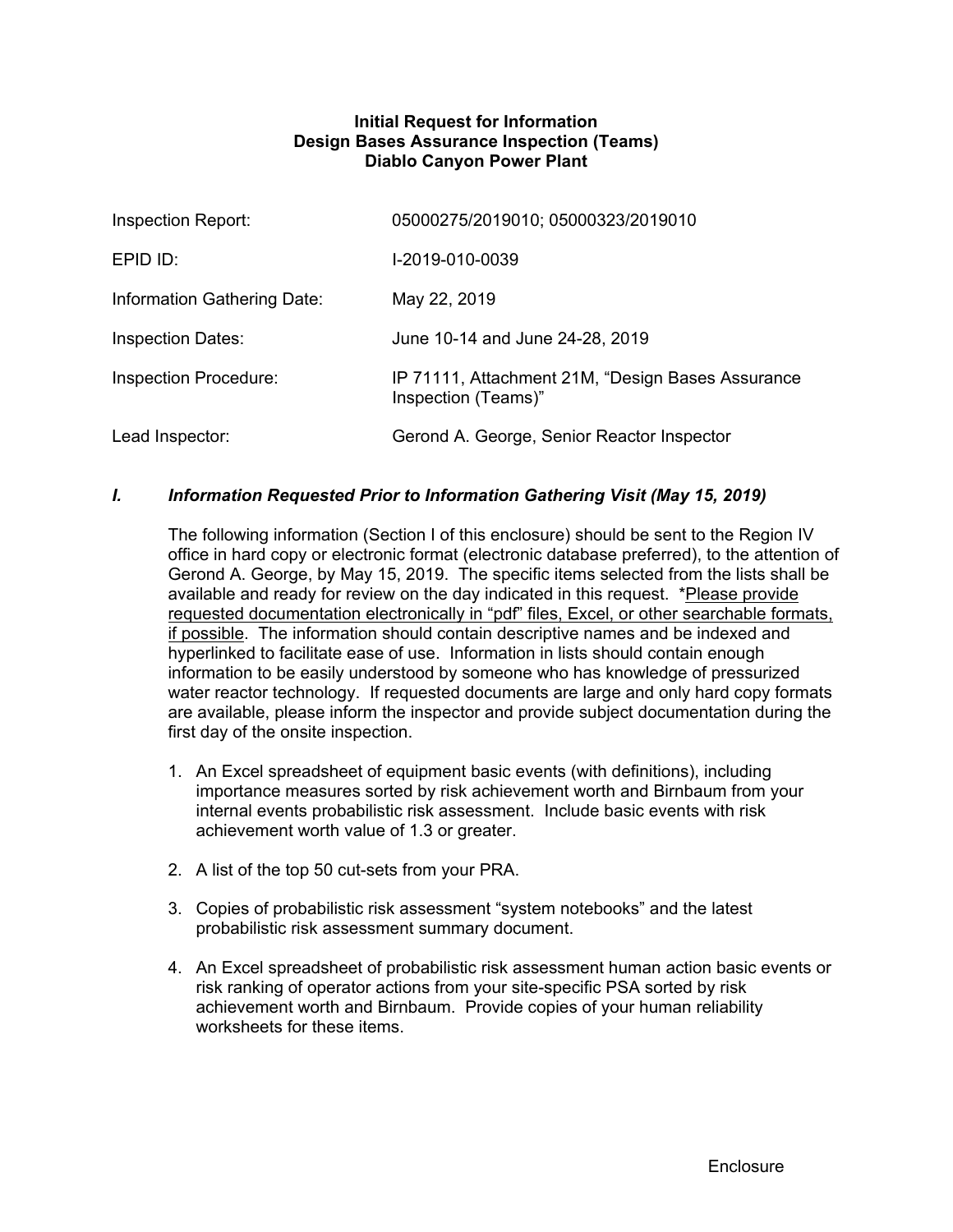- 5. If you have an external events or fire PSA model, provide the information requested in items 1-4 for external events and fire.
- 6. Lists of permanent and temporary modifications performed in the past 5 years to structures, systems, and components sorted by component identified in Item 1.
- 7. A list of high large early release frequency impact events and associated components.
- 8. Structures, systems, and components in the Maintenance Rule (a)(1) category.
- 9. A list of high risk maintenance rule systems/components and functions; based on engineering or expert panel judgment.
- 10. A copy of the "Top Ten Issues" list, if available.
- 11. Any pre-existing list of components and associated calculations with low design margins.
- 12. A List of root cause evaluations associated with component failures or design issues initiated/completed in the last 5 years.
- 13. A list of any common-cause failures of components in the last 3 years.
- 14. A list of operating experience evaluations for the last 3 years.
- 15. A list of all time-critical operator actions in procedures.
- 16. A list of current "operator work arounds/burdens."
- 17. Procedures, including emergency and abnormal, used to accomplish operator actions associated with the basic events credited in your PRA.
- 18. Electronic copies of quality assurance program manual, corrective action program, and engineering design change procedures.
- 19. A copy of any internal/external self-assessments and associated corrective action documents generated in preparation for this inspection.
- 20. A copy of engineering/operations-related audits completed in the last 2 years.
- 21. Electronic copies of the Technical Specifications, Technical Specifications Bases, Technical Requirements Manual, and the Final Safety Analysis Report, as updated.
- 22. A copy of the Individual Plant Examination of External Events, if available electronically.
- 23. One-line drawings of emergency core cooling systems, ultimate heat sink, emergency safety features, and safety-related electrical systems.
- 24. A copy of plant systems equipment identifier key or procedure.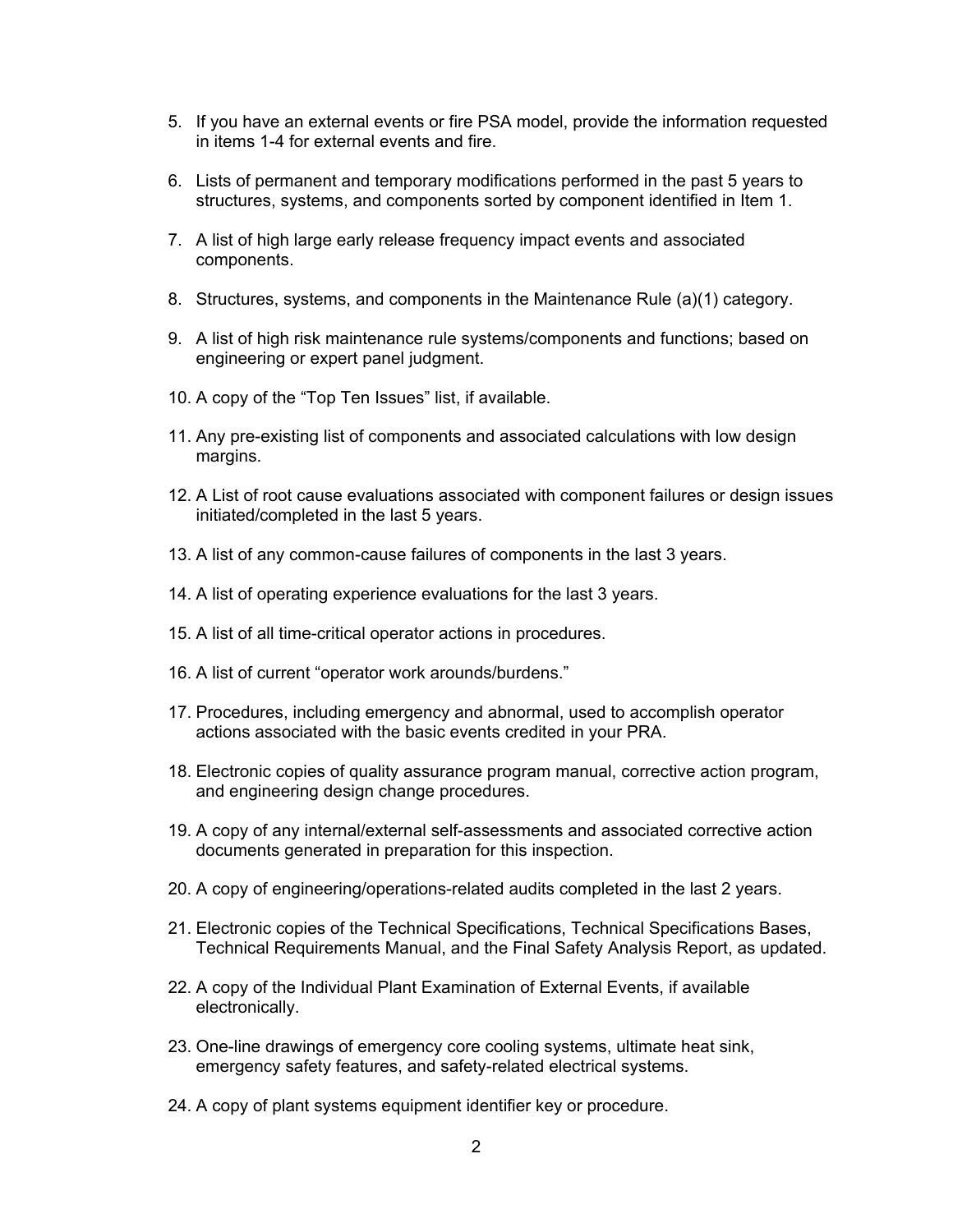- 25. A copy of condition reports associated with inspection findings from the previous NRC Inspection Procedure 71111.21 (or 71111.21 Attachment M inspection).
- 26. A list of licensee contacts for the inspection team with phone numbers.
- 27. A copy of the current management and engineering organizational charts.

### *II. Information Requested to be provided throughout the inspection.*

- 1. Electronic copies of the design bases documents for selected components and modifications.
- 2. Electronic copies of the system health notebooks for selected components and modifications.
- 3. A list of the design calculations that provide the design margin information for selected components. (Calculations for selected components should be available during the information gathering visit.)
- 4. Calculations and drawings associated with selected components.
- 5. Documentation associated with modifications selected from Item I.6, this includes:
	- a. Post-modification testing, including performance characteristics affected, assumptions, and acceptance criteria associated with modifications selected.
	- b. Updated maintenance and surveillance procedures associated with modifications.
	- c. Updated operation, emergency, and abnormal procedures associated with the modifications.
	- d. 10 CFR 50.59 applicability determination, screening, and safety evaluation.
- 6. Copies of any corrective action documents generated as a result of the team's questions or queries during this inspection.
- 7. Copies of the list of questions submitted by the team members and the status/resolution of the information requested (provide daily during the inspection to each team member).

Inspector Contact Information:

Gerond A. George Senior Reactor Inspector 817-200-1562 Gerond.George@nrc.gov Mailing Address:

U.S. NRC, Region IV Attn: Gerond A. George 1600 East Lamar Blvd. Arlington, TX 76011-4511